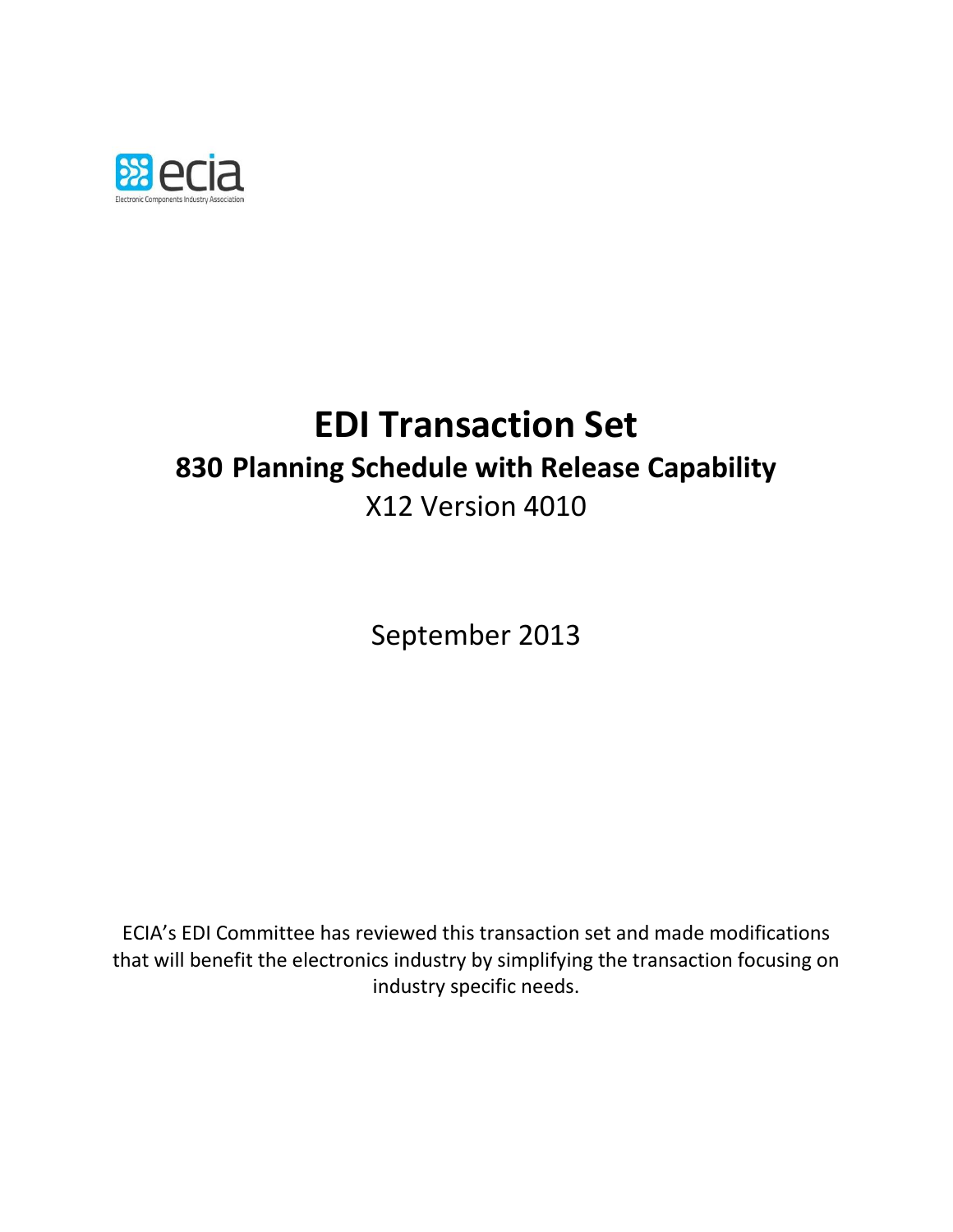### **NOTICE**

**ECIA Industry Guidelines and Publications contain material that has been prepared, progressively reviewed, and approved through various ECIA-sponsored industry task forces, comprised of ECIA member distributors, manufacturers, and manufacturers' representatives. After adoption, efforts are taken to ensure widespread dissemination of the guidelines. ECIA reviews and updates the guidelines as needed.**

**ECIA Industry Guidelines and Publications are designed to serve the public interest, including electronic component distributors, manufacturers and manufacturers' representatives through the promotion of uniform and consistent practices between manufacturers, distributors, and manufacturers' representatives resulting in improved efficiency, profitability, product quality, safety, and environmentally responsible practices. Existence of such guidelines shall not in any respect preclude any member or non-member of ECIA from adopting any other practice not in conformance to such guidelines, nor shall the existence of such guidelines preclude their voluntary use by those other than ECIA members, whether the guideline is to be used either domestically or internationally.**

**ECIA does not assume any liability or obligation whatever to parties adopting ECIA Industry Guidelines and Publications. Each company must independently assess whether adherence to some or all of the guidelines is in its own best interest.**

**Inquiries, comments, and suggestions relative to the content of this ECIA Industry Guideline should be addressed to ECIA headquarters.**

**Published by**

### **ELECTRONIC COMPONENTS INDUSTRY ASSOCIATION 1111 Alderman Dr., Suite 400 Alpharetta, GA 30005 678-393-9990**

**Copyright 2013 Printed in U.S.A. All rights reserved**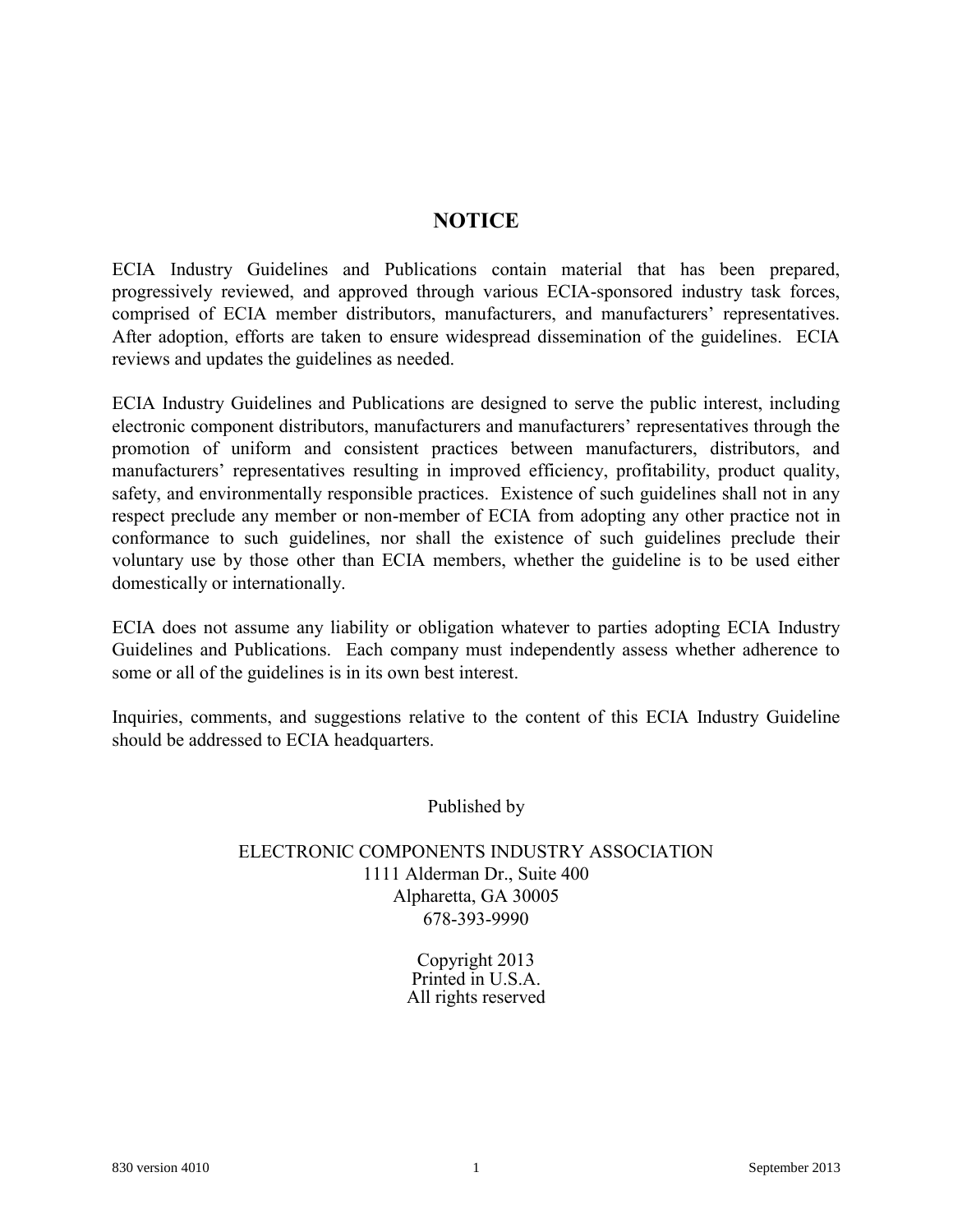### **830 Planning Schedule with Release Capability**

### **Functional Group ID=PS**

#### **Introduction:**

This Draft Standard for Trial Use contains the format and establishes the data contents of the Planning Schedule with Release Capability Transaction Set (830) for use within the context of an Electronic Data Interchange (EDI) environment. The transaction set can be used to provide for customary and established business practice relative to the transfer of forecasting/material release information between organizations. The planning schedule transaction may be used in various ways or in a combination of ways, such as: (1) a simple forecast; (2) a forecast with the buyer's authorization for the seller to commit to resources, such as labor or material; (3) a forecast that is also used as an order release mechanism, containing such elements as resource authorizations, period-to-date cumulative quantities, and specific ship/delivery patterns for requirements that have been represented in "buckets," such as weekly, monthly, or quarterly. The order release forecast may also contain all data related to purchase orders, as required, because the order release capability eliminates the need for discrete generation of purchase orders.

#### **Heading:**

| Must Use | Pos.<br><u>No.</u><br>010 | Seg.<br>$\mathbf{D}$<br><b>ST</b> | Name<br><b>Transaction Set Header</b>        | Req.<br>Des.<br>M | <b>Max.Use</b> | Loop<br><b>Repeat</b> | <b>Notes and</b><br><b>Comments</b> |
|----------|---------------------------|-----------------------------------|----------------------------------------------|-------------------|----------------|-----------------------|-------------------------------------|
| Must Use | 020                       | <b>BFR</b>                        | Beginning Segment for Planning Schedule      | М                 |                |                       |                                     |
|          |                           |                                   | <b>LOOP ID - N1</b>                          |                   |                | 200                   |                                     |
| Must Use | 230                       | N1                                | Name                                         | М                 |                |                       |                                     |
|          | 280                       | PER                               | <b>Administrative Communications Contact</b> | O                 |                |                       |                                     |

#### **Detail:**

|          | Pos.<br><u>No.</u> | Seg.<br>$\mathbf{D}$ | <b>Name</b>              | Req.<br>Des. | <b>Max.Use</b> | Loop<br>Repeat | <b>Notes and</b><br><b>Comments</b> |
|----------|--------------------|----------------------|--------------------------|--------------|----------------|----------------|-------------------------------------|
|          |                    |                      | <b>LOOP ID - LIN</b>     |              |                | >1             |                                     |
| Must Use | 010                | LIN                  | Item Identification      | M            |                |                |                                     |
| Must Use | 020                | UIT                  | Unit Detail              | M            |                |                |                                     |
|          |                    |                      | <b>LOOP ID - FST</b>     |              |                | >1             |                                     |
| Must Use | 030                | <b>FST</b>           | <b>Forecast Schedule</b> | M            |                |                | n <sub>1</sub>                      |
|          |                    |                      | <b>LOOP ID - SHP</b>     |              |                | 25             |                                     |
| Must Use | 470                | <b>SHP</b>           | Ship Delivery Pattern    | M            |                |                |                                     |
|          | 480                | <b>REF</b>           | Reference Identification | $\Omega$     |                |                |                                     |

#### **Summary:**

|          | Pos.       | Seg. |                                | Req. |                | Loop          | <b>Notes and</b> |
|----------|------------|------|--------------------------------|------|----------------|---------------|------------------|
|          | <u>No.</u> | ID   | Name                           | Des. | <b>Max.Use</b> | <b>Repeat</b> | <b>Comments</b>  |
| Must Use | 010        | CTT  | <b>Transaction Totals</b>      | M    |                |               | n2               |
| Must Use | 020        | SE   | <b>Transaction Set Trailer</b> | М    |                |               |                  |

#### **Transaction Set Notes**

- **1.** At least one occurrence of segment FST is required.
- **2.** Number of line items (CTT01) is the accumulation of the number of LIN segments. If used, hash total (CTT02) is the sum of the values of the quantities (FST01) for each FST segment.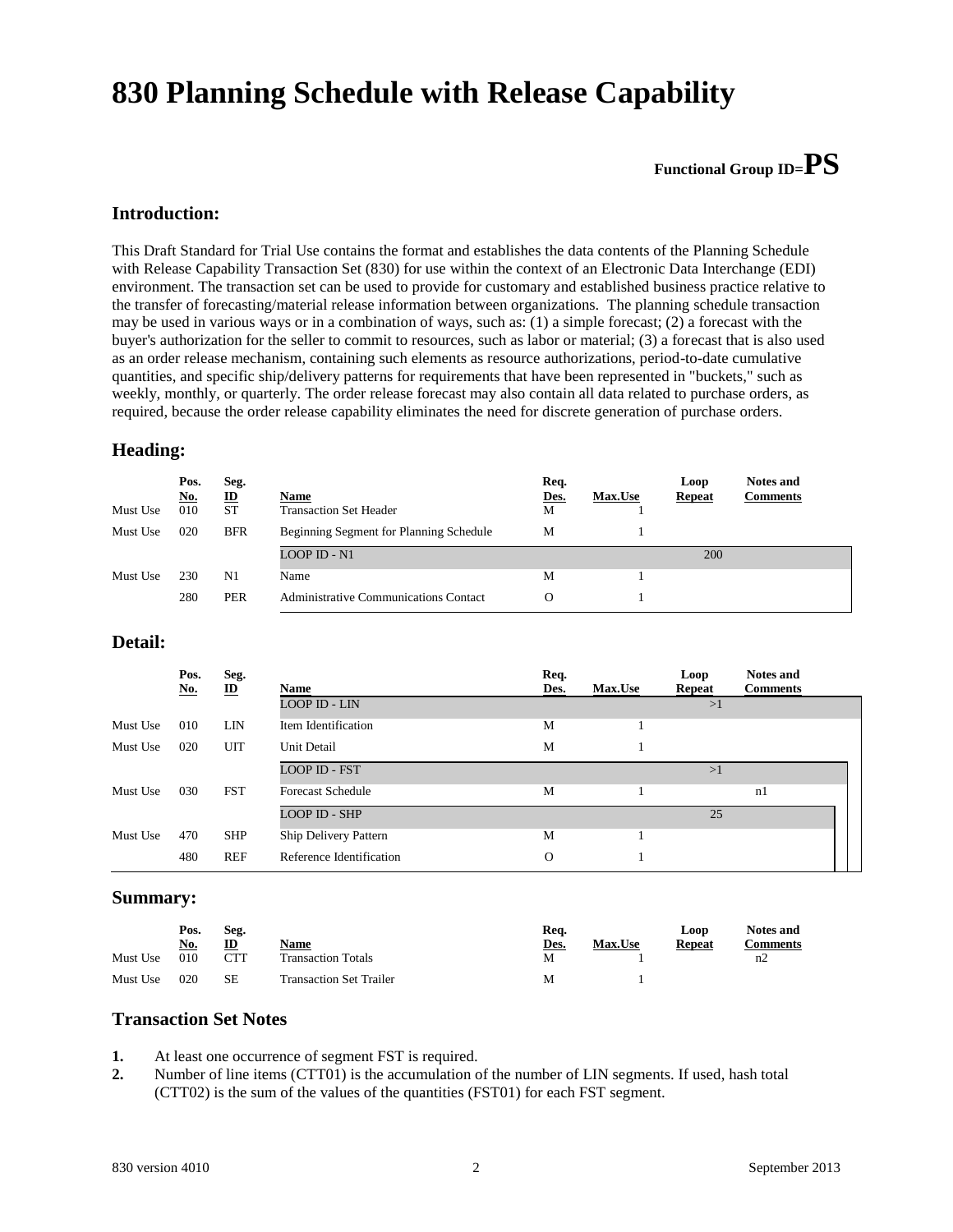| Segment:               | <b>ST</b> Transaction Set Header                                                                                                                                                                                        |
|------------------------|-------------------------------------------------------------------------------------------------------------------------------------------------------------------------------------------------------------------------|
| <b>Position:</b>       | 010                                                                                                                                                                                                                     |
| Loop:                  |                                                                                                                                                                                                                         |
| Level:                 | Heading                                                                                                                                                                                                                 |
| Usage:                 | Mandatory                                                                                                                                                                                                               |
| <b>Max Use:</b>        |                                                                                                                                                                                                                         |
| <b>Purpose:</b>        | To indicate the start of a transaction set and to assign a control number                                                                                                                                               |
| <b>Syntax Notes:</b>   |                                                                                                                                                                                                                         |
| <b>Semantic Notes:</b> | The transaction set identifier (ST01) is used by the translation routines of the<br>1<br>interchange partners to select the appropriate transaction set definition (e.g., 810)<br>selects the Invoice Transaction Set). |

**Comments:**

|                                         |                               |             | Data Littlitut Quillingi v                                                                                                                     |   |                               |
|-----------------------------------------|-------------------------------|-------------|------------------------------------------------------------------------------------------------------------------------------------------------|---|-------------------------------|
| Ref.<br><u>Des.</u><br>ST <sub>01</sub> | Data<br><b>Element</b><br>143 | <b>Name</b> | <b>Transaction Set Identifier Code</b>                                                                                                         | M | <b>Attributes</b><br>ID $3/3$ |
|                                         |                               |             | Code uniquely identifying a Transaction Set                                                                                                    |   |                               |
|                                         |                               | 830         | Planning Schedule with Release Capability                                                                                                      |   |                               |
| <b>ST02</b>                             | 329                           |             | <b>Transaction Set Control Number</b>                                                                                                          | M | AN 4/9                        |
|                                         |                               |             | Identifying control number that must be unique within the transaction set<br>functional group assigned by the originator for a transaction set |   |                               |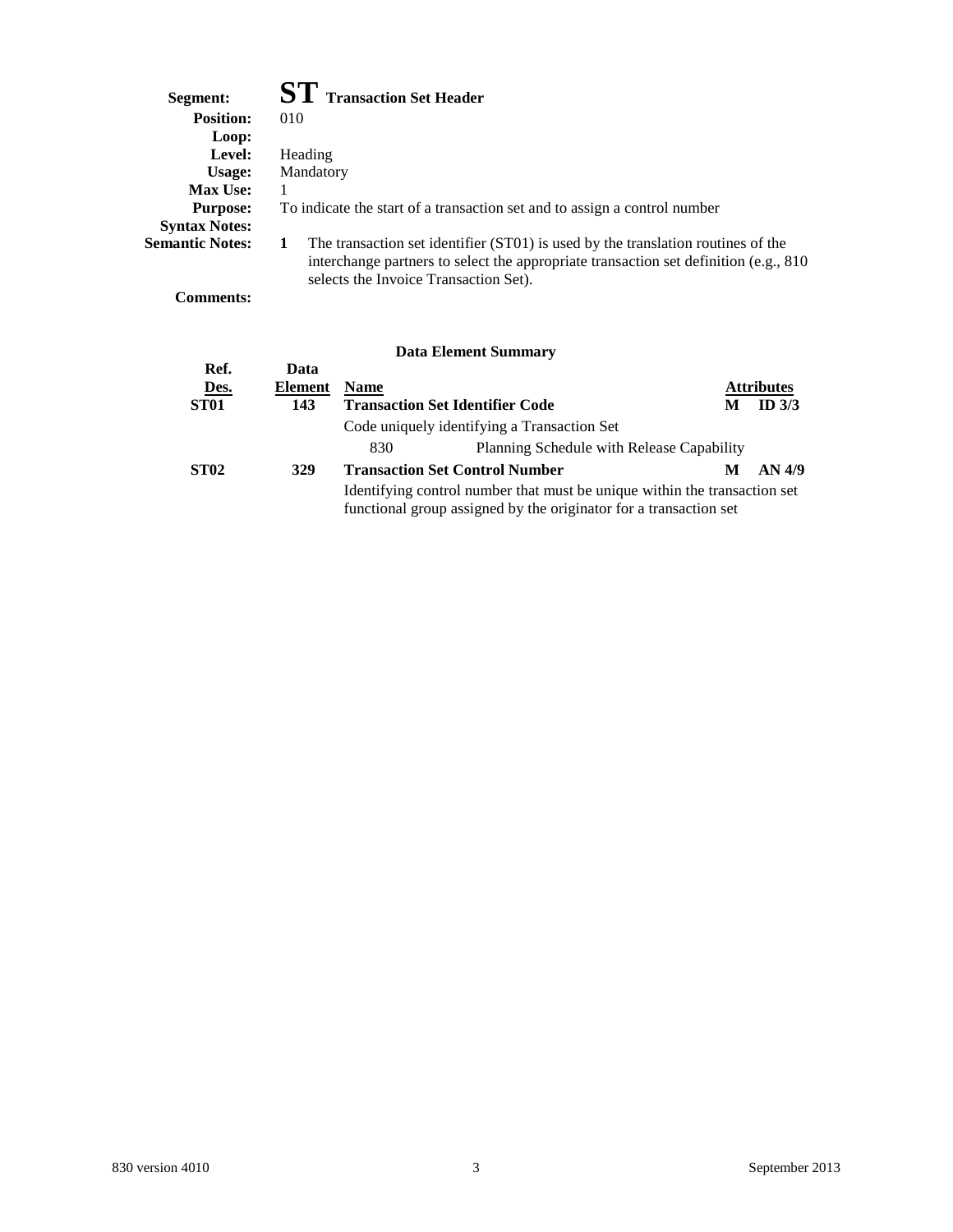| Segment:               | BFR Beginning Segment for Planning Schedule                                            |  |  |  |  |  |
|------------------------|----------------------------------------------------------------------------------------|--|--|--|--|--|
| <b>Position:</b>       | 020                                                                                    |  |  |  |  |  |
| Loop:                  |                                                                                        |  |  |  |  |  |
| Level:                 | Heading                                                                                |  |  |  |  |  |
| Usage:                 | Mandatory                                                                              |  |  |  |  |  |
| <b>Max Use:</b>        | 1                                                                                      |  |  |  |  |  |
| <b>Purpose:</b>        | To indicate the beginning of a planning schedule transaction set; whether a ship or    |  |  |  |  |  |
|                        | delivery based forecast; and related forecast envelope dates                           |  |  |  |  |  |
| <b>Syntax Notes:</b>   | At least one of BFR02 or BFR03 is required.<br>1                                       |  |  |  |  |  |
| <b>Semantic Notes:</b> | Does not apply.<br>1                                                                   |  |  |  |  |  |
|                        | 2<br>BFR02 is the identifying number for a forecast assigned by the orderer/purchaser. |  |  |  |  |  |
|                        | 3<br>Does not apply.                                                                   |  |  |  |  |  |
|                        | 4<br>Does not apply.                                                                   |  |  |  |  |  |
|                        | 5<br>Does not apply.                                                                   |  |  |  |  |  |

**6** Does not apply.

**Comments:**

|    | Ref.         | Data           |                                                                                       |                                                                                                |              |                   |
|----|--------------|----------------|---------------------------------------------------------------------------------------|------------------------------------------------------------------------------------------------|--------------|-------------------|
|    | Des.         | <b>Element</b> | <b>Name</b>                                                                           |                                                                                                |              | <b>Attributes</b> |
|    | <b>BFR01</b> | 353            | <b>Transaction Set Purpose Code</b>                                                   |                                                                                                | M            | ID $2/2$          |
|    |              |                | Code identifying purpose of transaction set                                           |                                                                                                |              |                   |
|    |              |                | 05<br>Replace                                                                         |                                                                                                |              |                   |
|    | <b>BFR02</b> | 127            | <b>Reference Identification</b>                                                       |                                                                                                | $\mathbf{X}$ | AN 1/30           |
|    |              |                | specified by the Reference Identification Qualifier                                   | Reference information as defined for a particular Transaction Set or as                        |              |                   |
|    | <b>BFR03</b> | 328            | <b>Release Number</b>                                                                 |                                                                                                | $\mathbf{X}$ | AN 1/30           |
|    |              |                | the parties involved in the transaction                                               | Number identifying a release against a Purchase Order previously placed by                     |              |                   |
| >> | <b>BFR04</b> | 675            | <b>Schedule Type Qualifier</b>                                                        |                                                                                                | M            | $ID$ 2/2          |
|    |              |                | time in a schedule or forecast<br>DL                                                  | Code identifying the type of dates used when defining a shipping or delivery<br>Delivery Based |              |                   |
|    |              |                | <b>SH</b>                                                                             | <b>Shipment Based</b>                                                                          |              |                   |
|    | <b>BFR05</b> | 676            | <b>Schedule Quantity Qualifier</b>                                                    |                                                                                                | M            | ID $1/1$          |
|    |              |                | forecast                                                                              | Code identifying the type of quantities used when defining a schedule or                       |              |                   |
|    |              |                | A                                                                                     | <b>Actual Discrete Quantities</b>                                                              |              |                   |
|    | <b>BFR06</b> | 373            | <b>Date</b>                                                                           |                                                                                                | M            | <b>DT 8/8</b>     |
|    |              |                | Date expressed as CCYYMMDD                                                            |                                                                                                |              |                   |
|    |              |                | Forecast horizon start date.<br>The date when the forecast horizon (envelope) begins. |                                                                                                |              |                   |
|    | <b>BFR07</b> | 373            | <b>Date</b>                                                                           |                                                                                                | $\Omega$     | <b>DT 8/8</b>     |
|    |              |                | Date expressed as CCYYMMDD                                                            |                                                                                                |              |                   |
|    |              |                | The date when the forecast horizon (envelope) ends.                                   |                                                                                                |              |                   |
|    | <b>BFR08</b> | 373            | <b>Date</b>                                                                           |                                                                                                | M            | <b>DT 8/8</b>     |
|    |              |                | Date expressed as CCYYMMDD                                                            |                                                                                                |              |                   |
|    |              |                | Date forecast generated.<br>The date the forecast data was generated.                 |                                                                                                |              |                   |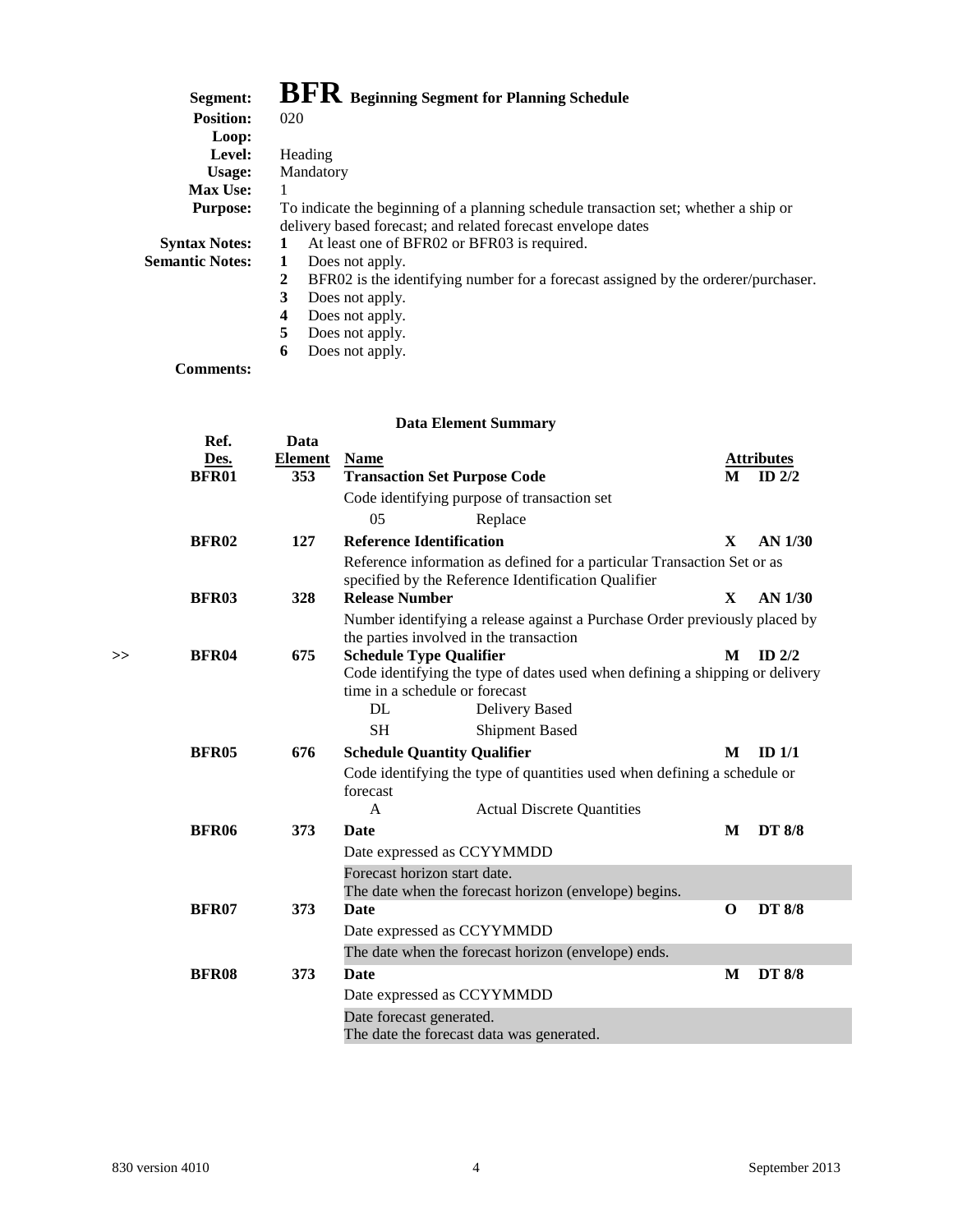| Segment:               | $N1$ Name                                      |                               |                                                                                                                                                                                                                                               |              |                   |  |  |
|------------------------|------------------------------------------------|-------------------------------|-----------------------------------------------------------------------------------------------------------------------------------------------------------------------------------------------------------------------------------------------|--------------|-------------------|--|--|
| <b>Position:</b>       | 230                                            |                               |                                                                                                                                                                                                                                               |              |                   |  |  |
| Loop:                  | N1                                             |                               |                                                                                                                                                                                                                                               |              |                   |  |  |
| Level:                 | Heading                                        |                               |                                                                                                                                                                                                                                               |              |                   |  |  |
| <b>Usage:</b>          | Mandatory                                      |                               |                                                                                                                                                                                                                                               |              |                   |  |  |
| Max Use:               | 1                                              |                               |                                                                                                                                                                                                                                               |              |                   |  |  |
| <b>Purpose:</b>        |                                                |                               | To identify a party by type of organization, name, and code                                                                                                                                                                                   |              |                   |  |  |
| <b>Syntax Notes:</b>   | At least one of N102 or N103 is required.<br>1 |                               |                                                                                                                                                                                                                                               |              |                   |  |  |
|                        | $\boldsymbol{2}$                               |                               | If either N103 or N104 is present, then the other is required.                                                                                                                                                                                |              |                   |  |  |
| <b>Semantic Notes:</b> |                                                |                               |                                                                                                                                                                                                                                               |              |                   |  |  |
| <b>Comments:</b>       | $\mathbf{1}$<br>$\mathbf{2}$                   | Does not apply.               | This segment, used alone, provides the most efficient method of providing<br>organizational identification. To obtain this efficiency the "ID Code" (N104) must<br>provide a key to the table maintained by the transaction processing party. |              |                   |  |  |
| Notes:                 |                                                |                               | The N1 at the header level applies to all items (LIN) contained at the detail level.                                                                                                                                                          |              |                   |  |  |
| Ref.                   | Data                                           |                               | <b>Data Element Summary</b>                                                                                                                                                                                                                   |              |                   |  |  |
|                        |                                                |                               |                                                                                                                                                                                                                                               |              |                   |  |  |
| Des.                   | <b>Element</b>                                 | <b>Name</b>                   |                                                                                                                                                                                                                                               |              | <b>Attributes</b> |  |  |
| <b>N101</b>            | 98                                             | <b>Entity Identifier Code</b> |                                                                                                                                                                                                                                               | М            | $ID$ $2/3$        |  |  |
|                        |                                                | individual                    | Code identifying an organizational entity, a physical location, property or an                                                                                                                                                                |              |                   |  |  |
|                        |                                                | <b>ST</b>                     | Ship To                                                                                                                                                                                                                                       |              |                   |  |  |
| N <sub>102</sub>       | 93                                             | <b>Name</b>                   |                                                                                                                                                                                                                                               | X            | AN 1/60           |  |  |
|                        |                                                | Free-form name                |                                                                                                                                                                                                                                               |              |                   |  |  |
| N <sub>103</sub>       | 66                                             |                               | <b>Identification Code Qualifier</b>                                                                                                                                                                                                          | $\mathbf{X}$ | ID $1/2$          |  |  |
|                        |                                                | Code $(67)$                   | Code designating the system/method of code structure used for Identification                                                                                                                                                                  |              |                   |  |  |
|                        |                                                | 1                             | D-U-N-S Number, Dun & Bradstreet                                                                                                                                                                                                              |              |                   |  |  |
|                        |                                                | 9                             | D-U-N-S+4, D-U-N-S Number with Four Character<br>Suffix                                                                                                                                                                                       |              |                   |  |  |
|                        |                                                | 91                            | Assigned by Seller or Seller's Agent                                                                                                                                                                                                          |              |                   |  |  |
|                        |                                                | 92                            | Assigned by Buyer or Buyer's Agent                                                                                                                                                                                                            |              |                   |  |  |
| N <sub>104</sub>       | 67                                             | <b>Identification Code</b>    |                                                                                                                                                                                                                                               | X            | AN 2/80           |  |  |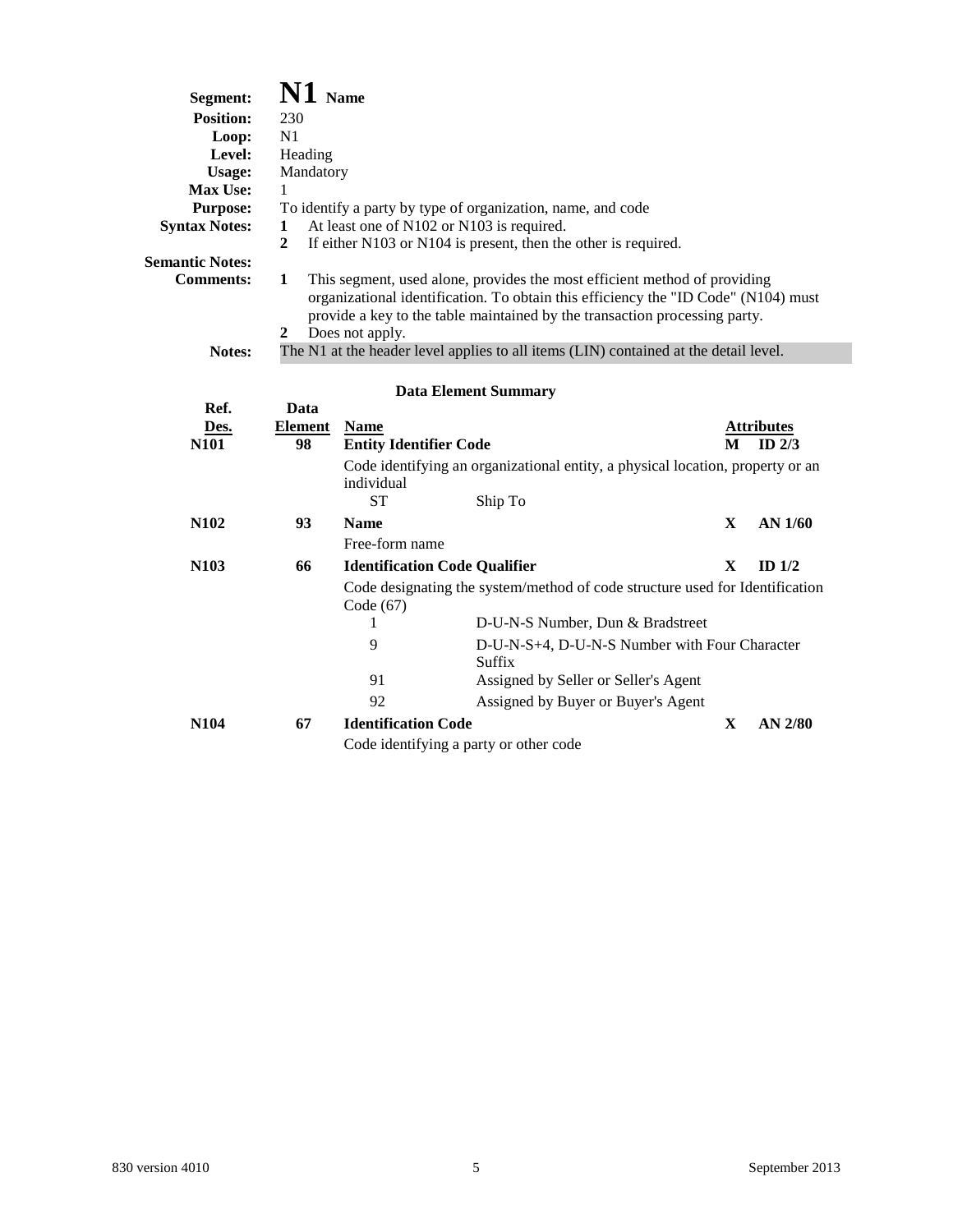### **Segment: PER Administrative Communications Contact**

| <b>DUGHRHU.</b>        | — — — — лишшынан с сошшишканоны социасы                                                 |
|------------------------|-----------------------------------------------------------------------------------------|
| <b>Position:</b>       | 280                                                                                     |
| Loop:                  | N1                                                                                      |
| Level:                 | Heading                                                                                 |
| Usage:                 | Optional                                                                                |
| <b>Max Use:</b>        |                                                                                         |
| <b>Purpose:</b>        | To identify a person or office to whom administrative communications should be directed |
| <b>Syntax Notes:</b>   | If either PER03 or PER04 is present, then the other is required.<br>$\mathbf{1}$        |
| <b>Semantic Notes:</b> |                                                                                         |
| <b>Comments:</b>       |                                                                                         |
|                        |                                                                                         |

|                   |         |                              | Data Element Summary                                                           |          |                   |
|-------------------|---------|------------------------------|--------------------------------------------------------------------------------|----------|-------------------|
| Ref.              | Data    |                              |                                                                                |          |                   |
| Des.              | Element | <b>Name</b>                  |                                                                                |          | <b>Attributes</b> |
| <b>PER01</b>      | 366     | <b>Contact Function Code</b> |                                                                                | M        | $ID$ 2/2          |
|                   |         |                              | Code identifying the major duty or responsibility of the person or group named |          |                   |
|                   |         | <b>BD</b>                    | <b>Buyer Name or Department</b>                                                |          |                   |
| PER <sub>02</sub> | 93      | <b>Name</b>                  |                                                                                | $\Omega$ | $AN$ 1/60         |
|                   |         | Free-form name               |                                                                                |          |                   |
| PER <sub>03</sub> | 365     |                              | <b>Communication Number Qualifier</b>                                          | X        | $ID$ 2/2          |
|                   |         |                              | Code identifying the type of communication number                              |          |                   |
|                   |         | TE                           | Telephone                                                                      |          |                   |
| PER <sub>04</sub> | 364     |                              | <b>Communication Number</b>                                                    | X        | AN 1/80           |
|                   |         | applicable                   | Complete communications number including country or area code when             |          |                   |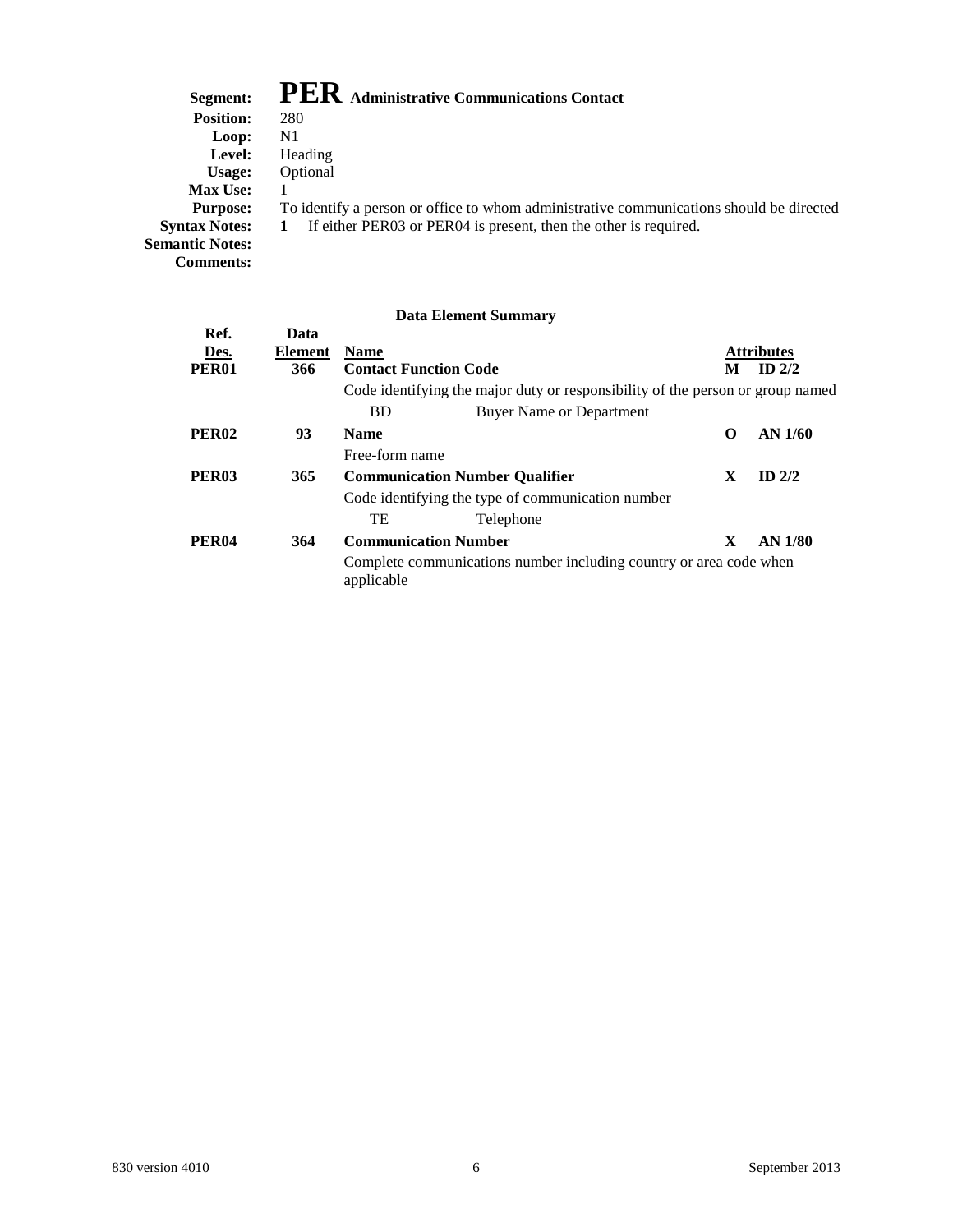| Segment:<br><b>Position:</b><br>Loop:<br>Level:<br><b>Usage:</b><br>Max Use:<br><b>Purpose:</b><br><b>Syntax Notes:</b><br><b>Semantic Notes:</b><br><b>Comments:</b><br>Notes: | 010<br><b>LIN</b><br>Detail<br>Mandatory<br>1<br>1<br>$\boldsymbol{2}$<br>3<br>1<br>$\mathbf{1}$<br>$\boldsymbol{2}$ | $\textbf{LIN}$ Item Identification<br>To specify basic item identification data<br>If either LIN04 or LIN05 is present, then the other is required.<br>If either LIN06 or LIN07 is present, then the other is required.<br>If either LIN08 or LIN09 is present, then the other is required.<br>LIN01 is the line item identification<br>See the Data Dictionary for a complete list of IDs.<br>LIN02 through LIN31 provide for fifteen different product/service IDs for each item.<br>For example: Case, Color, Drawing No., U.P.C. No., ISBN No., Model No., or SKU.<br>If only the vendor part number (VP) is available, then send it in the first occurrence and<br>float up all other remaining information. |            |                   |
|---------------------------------------------------------------------------------------------------------------------------------------------------------------------------------|----------------------------------------------------------------------------------------------------------------------|-------------------------------------------------------------------------------------------------------------------------------------------------------------------------------------------------------------------------------------------------------------------------------------------------------------------------------------------------------------------------------------------------------------------------------------------------------------------------------------------------------------------------------------------------------------------------------------------------------------------------------------------------------------------------------------------------------------------|------------|-------------------|
|                                                                                                                                                                                 |                                                                                                                      | <b>Data Element Summary</b>                                                                                                                                                                                                                                                                                                                                                                                                                                                                                                                                                                                                                                                                                       |            |                   |
| Ref.                                                                                                                                                                            | Data                                                                                                                 |                                                                                                                                                                                                                                                                                                                                                                                                                                                                                                                                                                                                                                                                                                                   |            |                   |
| Des.                                                                                                                                                                            | <b>Element</b>                                                                                                       | <b>Name</b>                                                                                                                                                                                                                                                                                                                                                                                                                                                                                                                                                                                                                                                                                                       |            | <b>Attributes</b> |
| LIN <sub>01</sub>                                                                                                                                                               | 350                                                                                                                  | <b>Assigned Identification</b>                                                                                                                                                                                                                                                                                                                                                                                                                                                                                                                                                                                                                                                                                    | $_{\odot}$ | AN 1/20           |
|                                                                                                                                                                                 |                                                                                                                      | Alphanumeric characters assigned for differentiation within a transaction set                                                                                                                                                                                                                                                                                                                                                                                                                                                                                                                                                                                                                                     |            |                   |
| <b>LIN02</b>                                                                                                                                                                    | 235                                                                                                                  | <b>Product/Service ID Qualifier</b>                                                                                                                                                                                                                                                                                                                                                                                                                                                                                                                                                                                                                                                                               | M          | ID $2/2$          |
|                                                                                                                                                                                 |                                                                                                                      | Code identifying the type/source of the descriptive number used in<br>Product/Service ID (234)<br><b>BP</b><br><b>Buyer's Part Number</b>                                                                                                                                                                                                                                                                                                                                                                                                                                                                                                                                                                         |            |                   |
| <b>LIN03</b>                                                                                                                                                                    | 234                                                                                                                  | <b>Product/Service ID</b>                                                                                                                                                                                                                                                                                                                                                                                                                                                                                                                                                                                                                                                                                         | M          | <b>AN 1/48</b>    |
|                                                                                                                                                                                 |                                                                                                                      | Identifying number for a product or service                                                                                                                                                                                                                                                                                                                                                                                                                                                                                                                                                                                                                                                                       |            |                   |
| LIN <sub>04</sub>                                                                                                                                                               | 235                                                                                                                  | <b>Product/Service ID Qualifier</b>                                                                                                                                                                                                                                                                                                                                                                                                                                                                                                                                                                                                                                                                               | X          | ID $2/2$          |
|                                                                                                                                                                                 |                                                                                                                      | Code identifying the type/source of the descriptive number used in<br>Product/Service ID (234)<br>EC<br><b>Engineering Change Level</b>                                                                                                                                                                                                                                                                                                                                                                                                                                                                                                                                                                           |            |                   |
| LIN <sub>05</sub>                                                                                                                                                               | 234                                                                                                                  | <b>Product/Service ID</b>                                                                                                                                                                                                                                                                                                                                                                                                                                                                                                                                                                                                                                                                                         | X          | <b>AN 1/48</b>    |
|                                                                                                                                                                                 |                                                                                                                      | Identifying number for a product or service                                                                                                                                                                                                                                                                                                                                                                                                                                                                                                                                                                                                                                                                       |            |                   |
| <b>LIN06</b>                                                                                                                                                                    | 235                                                                                                                  | <b>Product/Service ID Qualifier</b>                                                                                                                                                                                                                                                                                                                                                                                                                                                                                                                                                                                                                                                                               | X          | ID $2/2$          |
|                                                                                                                                                                                 |                                                                                                                      | Code identifying the type/source of the descriptive number used in<br>Product/Service ID (234)<br><b>VP</b><br>Vendor's (Seller's) Part Number                                                                                                                                                                                                                                                                                                                                                                                                                                                                                                                                                                    |            |                   |
| LIN <sub>07</sub>                                                                                                                                                               | 234                                                                                                                  | <b>Product/Service ID</b>                                                                                                                                                                                                                                                                                                                                                                                                                                                                                                                                                                                                                                                                                         | X          | AN 1/48           |
|                                                                                                                                                                                 |                                                                                                                      | Identifying number for a product or service                                                                                                                                                                                                                                                                                                                                                                                                                                                                                                                                                                                                                                                                       |            |                   |
| <b>LIN08</b>                                                                                                                                                                    | 235                                                                                                                  | <b>Product/Service ID Qualifier</b>                                                                                                                                                                                                                                                                                                                                                                                                                                                                                                                                                                                                                                                                               | X          | ID $2/2$          |
|                                                                                                                                                                                 |                                                                                                                      | Code identifying the type/source of the descriptive number used in<br>Product/Service ID (234)<br>PO<br>Purchase Order Number                                                                                                                                                                                                                                                                                                                                                                                                                                                                                                                                                                                     |            |                   |
| <b>LIN09</b>                                                                                                                                                                    | 234                                                                                                                  | <b>Product/Service ID</b>                                                                                                                                                                                                                                                                                                                                                                                                                                                                                                                                                                                                                                                                                         | X          | <b>AN 1/48</b>    |
|                                                                                                                                                                                 |                                                                                                                      | Identifying number for a product or service                                                                                                                                                                                                                                                                                                                                                                                                                                                                                                                                                                                                                                                                       |            |                   |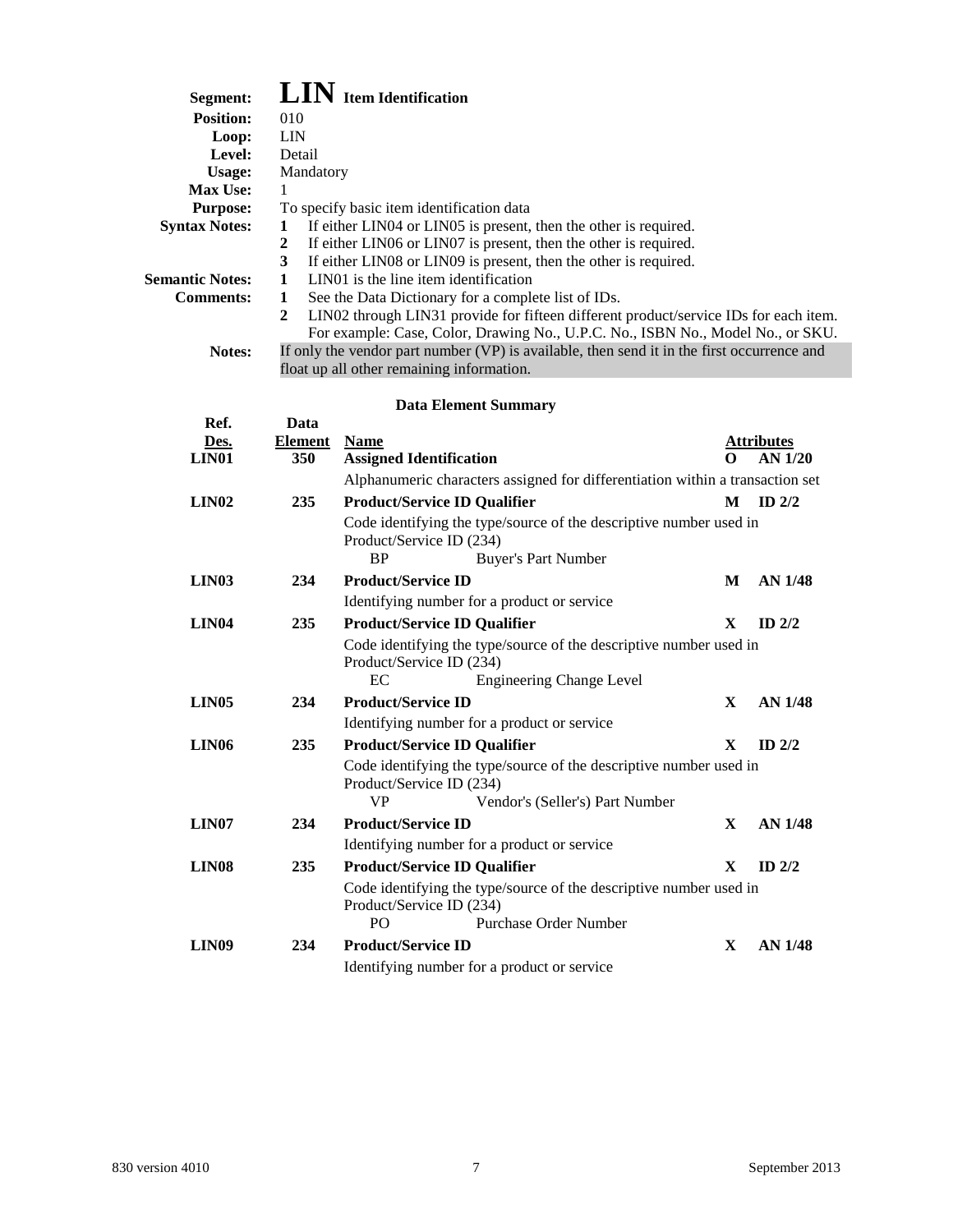**Segment: UIT Unit Detail Position:** 020<br>**Loop:** LIN **Loop:** LIN **Level:** Detail **Usage:** Mandatory Usage: M<br>Max Use: 1 To specify item unit data Purpose:<br>Syntax Notes: **Semantic Notes: Comments:**

| Ref.              | Data           |             |                                                                                                                   |                   |
|-------------------|----------------|-------------|-------------------------------------------------------------------------------------------------------------------|-------------------|
| Des.              | <b>Element</b> | <b>Name</b> |                                                                                                                   | <b>Attributes</b> |
| UIT <sub>01</sub> | <b>C001</b>    |             | <b>Composite Unit of Measure</b>                                                                                  | М                 |
|                   |                | of use)     | To identify a composite unit of measure (See Figures Appendix for examples                                        |                   |
| <b>C00101</b>     | 355            |             | Unit or Basis for Measurement Code                                                                                | ID $2/2$<br>M     |
|                   |                |             | Code specifying the units in which a value is being expressed, or manner in<br>which a measurement has been taken |                   |
|                   |                | EA          | Each                                                                                                              |                   |
|                   |                | PC.         | Piece                                                                                                             |                   |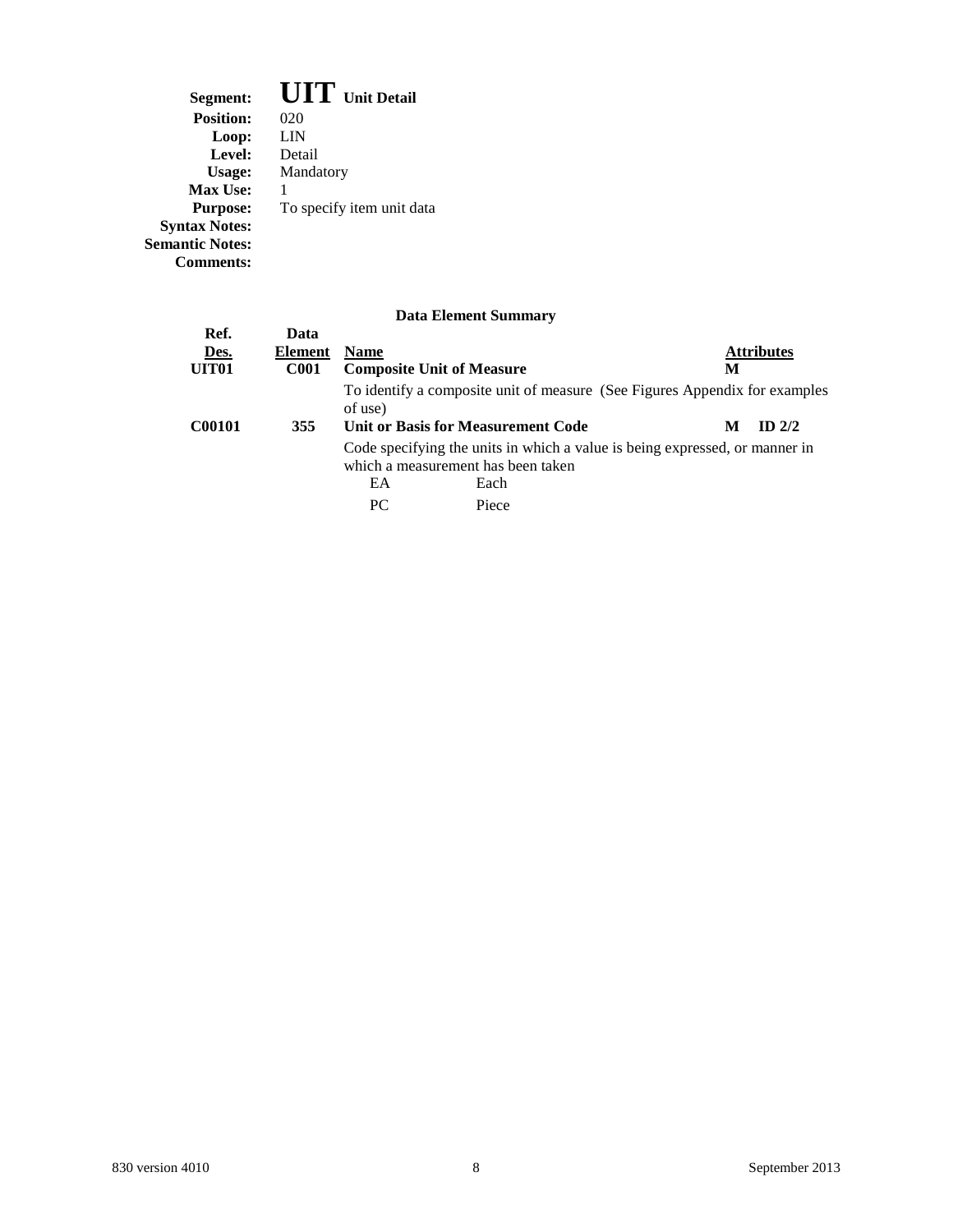| Segment:               | <b>FST</b> Forecast Schedule                                                                                                                                                          |
|------------------------|---------------------------------------------------------------------------------------------------------------------------------------------------------------------------------------|
| <b>Position:</b>       | 030                                                                                                                                                                                   |
| Loop:                  | <b>FST</b>                                                                                                                                                                            |
| Level:                 | Detail                                                                                                                                                                                |
| Usage:                 | Mandatory                                                                                                                                                                             |
| <b>Max Use:</b>        |                                                                                                                                                                                       |
| <b>Purpose:</b>        | To specify the forecasted dates and quantities                                                                                                                                        |
| <b>Syntax Notes:</b>   |                                                                                                                                                                                       |
| <b>Semantic Notes:</b> | Does not apply.                                                                                                                                                                       |
| <b>Comments:</b>       | As qualified by FST02 and FST03, FST04 represents either a discrete forecast date,<br>1<br>the first date of a forecasted bucket (weekly, monthly, quarterly, etc.) or the start date |

of a flexible interval. **2** Does not apply.

| Ref.              | Data           |                                  |                                                                                                               |              |                   |
|-------------------|----------------|----------------------------------|---------------------------------------------------------------------------------------------------------------|--------------|-------------------|
| Des.              | <b>Element</b> | <b>Name</b>                      |                                                                                                               |              | <b>Attributes</b> |
| FST <sub>01</sub> | 380            | Quantity                         |                                                                                                               |              | M R 1/15          |
|                   |                | Numeric value of quantity        |                                                                                                               |              |                   |
| FST <sub>02</sub> | 680            | <b>Forecast Qualifier</b>        |                                                                                                               | M            | ID $1/1$          |
|                   |                |                                  | Code specifying the sender's confidence level of the forecast data or an action                               |              |                   |
|                   |                | associated with a forecast       |                                                                                                               |              |                   |
|                   |                | D                                | Planning                                                                                                      |              |                   |
|                   |                | $\mathcal{C}$                    | Firm                                                                                                          |              |                   |
| FST <sub>03</sub> | 681            | <b>Forecast Timing Qualifier</b> |                                                                                                               | M            | ID <sub>1/1</sub> |
|                   |                |                                  | Code specifying interval grouping of the forecast                                                             |              |                   |
|                   |                | D                                | <b>Discrete</b>                                                                                               |              |                   |
|                   |                | W                                | Weekly Bucket (Monday through Sunday)                                                                         |              |                   |
|                   |                | M                                | Monthly                                                                                                       |              |                   |
|                   |                | $\mathbf{F}$                     | Flexible Interval                                                                                             |              |                   |
| <b>FST04</b>      | 373            | <b>Date</b>                      |                                                                                                               | M            | <b>DT 8/8</b>     |
|                   |                |                                  | Date expressed as CCYYMMDD                                                                                    |              |                   |
| <b>FST05</b>      | 681            | <b>Date</b>                      |                                                                                                               | $\Omega$     | <b>DT 8/8</b>     |
|                   |                |                                  | Date expressed as CCYYMMDD                                                                                    |              |                   |
|                   |                |                                  | Not required except for flexible interval $-$ so not recommended                                              |              |                   |
| <b>FST06</b>      | 374            | <b>Date Time Qualifier</b>       |                                                                                                               | X            | ID $3/3$          |
|                   |                |                                  | If specific time is needed, can be used. Not recommended                                                      |              |                   |
| <b>FST07</b>      | 373            | <b>Time</b>                      |                                                                                                               | $\mathbf{X}$ | <b>TM 4/8</b>     |
|                   |                | Not recommended                  |                                                                                                               |              |                   |
| FST <sub>08</sub> | 128            |                                  | <b>Reference Identification Qualifier</b>                                                                     | $\mathbf{x}$ | $ID$ $2/3$        |
|                   |                | PO                               | if embedded releases with new purchase order is used in<br>this process. Should only be provided here if firm |              |                   |
|                   |                |                                  | schedule with its own purchase order identifier.                                                              |              |                   |
| FST <sub>09</sub> | 127            | <b>Reference Identification</b>  |                                                                                                               | X.           | $AN$ 1/30         |
|                   |                |                                  | Purchase Order identifier indicate for firm schedule with new purchase order.                                 |              |                   |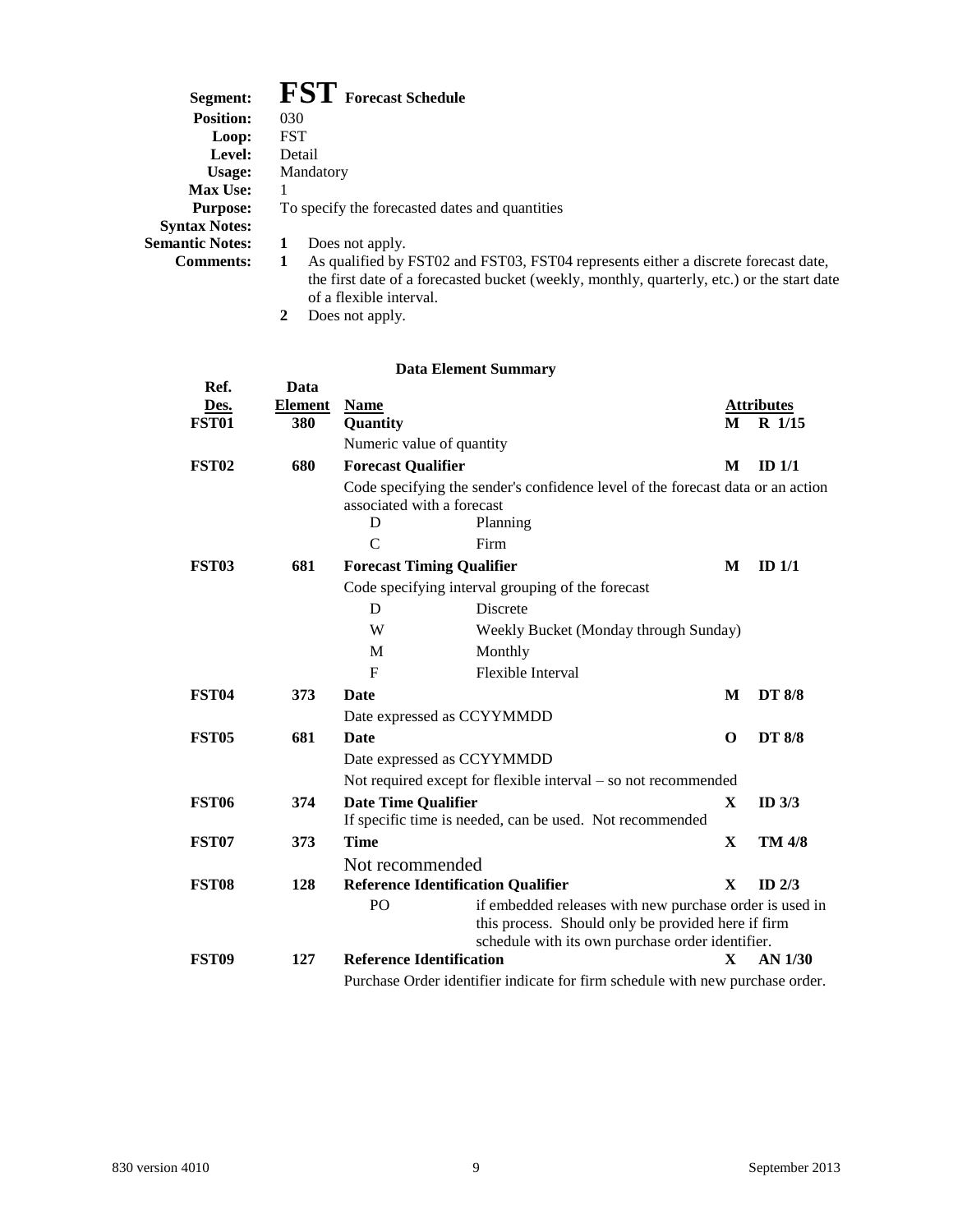## **Segment:SHP Shipped/Received Information**

| <b>Position:</b>       | 470                                                                                                                                                            |
|------------------------|----------------------------------------------------------------------------------------------------------------------------------------------------------------|
| Loop:                  | <b>SHP</b><br>Optional                                                                                                                                         |
| Level:                 | Detail                                                                                                                                                         |
| Usage:                 | Optional                                                                                                                                                       |
| <b>Max Use:</b>        | 1                                                                                                                                                              |
| <b>Purpose:</b>        | To specify shipment and/or receipt information                                                                                                                 |
| <b>Syntax Notes:</b>   | If SHP01 is present, then SHP02 is required.<br>1                                                                                                              |
|                        | If SHP03 is present, then at least one of SHP04 or SHP05 is required.<br>2                                                                                     |
|                        | If SHP04 is present, then SHP03 is required.<br>3                                                                                                              |
|                        | If SHP05 is present, then SHP03 is required.<br>4                                                                                                              |
| <b>Semantic Notes:</b> | SHP04 is the date shipped, delivered, received, or the cumulative quantity start date<br>1<br>(as qualified by SHP03).                                         |
|                        | SHP06 is the cumulative quantity end date.<br>2                                                                                                                |
| <b>Comments:</b>       | The SHP segment is used to communicate shipment, delivery, or receipt information<br>1<br>and may include discrete or cumulative quantities, dates, and times. |
|                        | If SHP01 equals "02", "07", "08", "09", or "10" (indicating cumulative quantities),<br>2                                                                       |
|                        | then SHP04 and SHP06 are required to identify the start and end dates of the                                                                                   |
|                        | quantity count.                                                                                                                                                |

|     | Ref.<br>Des.<br>SHP01 | Data<br><b>Element</b><br>673 | <b>Name</b><br><b>Quantity Qualifier</b> |                                                                                                                                                                                                                                                                                                                           | $\Omega$     | <b>Attributes</b><br>ID $2/2$ |
|-----|-----------------------|-------------------------------|------------------------------------------|---------------------------------------------------------------------------------------------------------------------------------------------------------------------------------------------------------------------------------------------------------------------------------------------------------------------------|--------------|-------------------------------|
|     |                       |                               | Code specifying the type of quantity     |                                                                                                                                                                                                                                                                                                                           |              |                               |
|     |                       |                               | 01                                       | Discrete Quantity                                                                                                                                                                                                                                                                                                         |              |                               |
|     |                       |                               | 02                                       | <b>Cumulative Quantity</b>                                                                                                                                                                                                                                                                                                |              |                               |
|     | SHP <sub>02</sub>     | 380                           | Quantity                                 |                                                                                                                                                                                                                                                                                                                           | $\mathbf{X}$ | $R$ 1/15                      |
|     |                       |                               | Numeric value of quantity                |                                                                                                                                                                                                                                                                                                                           |              |                               |
|     | SHP03                 | 374                           | <b>Date/Time Qualifier</b>               |                                                                                                                                                                                                                                                                                                                           | $\mathbf X$  | ID $3/3$                      |
|     |                       |                               |                                          | Code specifying type of date or time, or both date and time                                                                                                                                                                                                                                                               |              |                               |
|     |                       |                               | 050                                      | Received                                                                                                                                                                                                                                                                                                                  |              |                               |
|     | SHP04                 | 373                           | <b>Date</b>                              |                                                                                                                                                                                                                                                                                                                           | X            | <b>DT 8/8</b>                 |
|     |                       |                               | Date expressed as CCYYMMDD               |                                                                                                                                                                                                                                                                                                                           |              |                               |
| N/U | SHP05                 | 337                           | <b>Time</b>                              | Time expressed in 24-hour clock time as follows: HHMM, or HHMMSS, or<br>HHMMSSD, or HHMMSSDD, where $H =$ hours (00-23), $M =$ minutes (00-<br>59), $S =$ integer seconds (00-59) and $DD =$ decimal seconds; decimal seconds<br>are expressed as follows: $D = \text{tenths} (0-9)$ and $DD = \text{hundredths} (00-99)$ | $\mathbf{x}$ | <b>TM 4/8</b>                 |
| N/U | SHP <sub>06</sub>     | 373                           | <b>Date</b>                              |                                                                                                                                                                                                                                                                                                                           | 0            | <b>DT 8/8</b>                 |
|     |                       |                               | Date expressed as CCYYMMDD               |                                                                                                                                                                                                                                                                                                                           |              |                               |
| N/U | SHP07                 | 337                           | <b>Time</b>                              | Time expressed in 24-hour clock time as follows: HHMM, or HHMMSS, or<br>HHMMSSD, or HHMMSSDD, where $H =$ hours (00-23), $M =$ minutes (00-<br>59), $S =$ integer seconds (00-59) and $DD =$ decimal seconds; decimal seconds<br>are expressed as follows: $D = \text{tenths} (0-9)$ and $DD = \text{hundredths} (00-99)$ | O            | <b>TM 4/8</b>                 |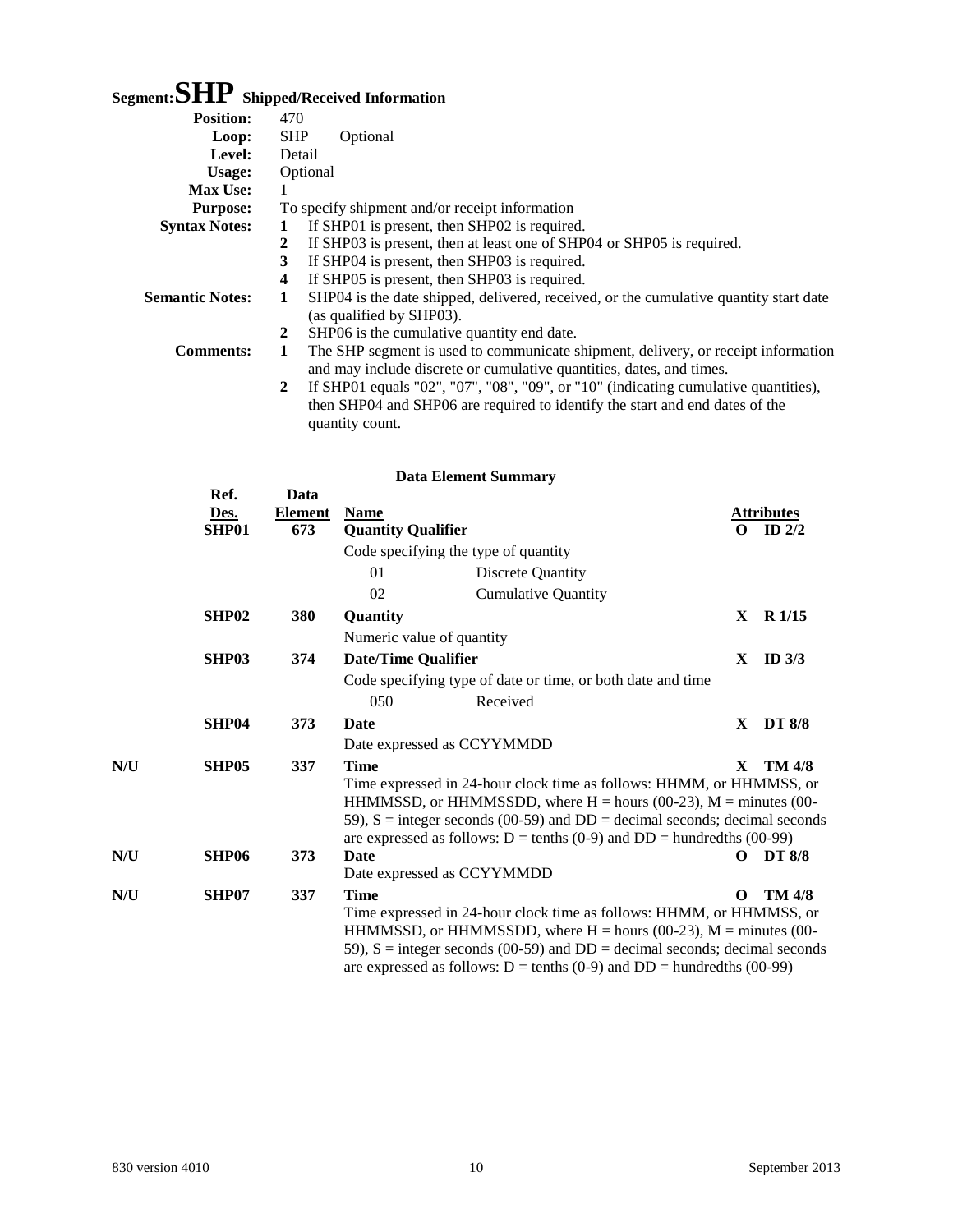### **Segment: REF Reference Identification**

| эсеписит.        |            | <b>AVECT</b> Reference Identification                                                         |
|------------------|------------|-----------------------------------------------------------------------------------------------|
| <b>Position:</b> | 480        |                                                                                               |
| Loop:            | <b>SHP</b> |                                                                                               |
| Level:           | Detail     |                                                                                               |
| Usage:           | Optional   |                                                                                               |
| <b>Max Use:</b>  |            |                                                                                               |
| <b>Purpose:</b>  |            | To specify identifying information $-$ in this case, last receipt information associated with |
|                  |            | the last shipment received                                                                    |
|                  |            |                                                                                               |

**Syntax Notes: Semantic Notes: Comments:**

|                   |                |                                 | рана елениент банницат                                                      |   |                   |
|-------------------|----------------|---------------------------------|-----------------------------------------------------------------------------|---|-------------------|
| Ref.              | Data           |                                 |                                                                             |   |                   |
| Des.              | <b>Element</b> | <b>Name</b>                     |                                                                             |   | <b>Attributes</b> |
| <b>REF01</b>      | 128            |                                 | <b>Reference Identification Qualifier</b>                                   | M | $ID$ 2/2          |
|                   |                |                                 | Code identifying the reference identification                               |   |                   |
|                   |                | SI                              | Shipper's Identifying Number for Shipment (SID)                             |   |                   |
| REF <sub>02</sub> | 127            | <b>Reference Identification</b> |                                                                             | 0 | AN 1/30           |
|                   |                | Shipper ID Number               |                                                                             |   |                   |
| REF03             | <b>350</b>     | <b>Description</b>              |                                                                             | X | AN 1/80           |
|                   |                | used.                           | A free-form description to clarify the data elements and their content. Not |   |                   |
| REF <sub>04</sub> | <b>C040</b>    | Reference Identifier            |                                                                             | O | <b>Composite</b>  |
|                   |                | Not used                        |                                                                             |   |                   |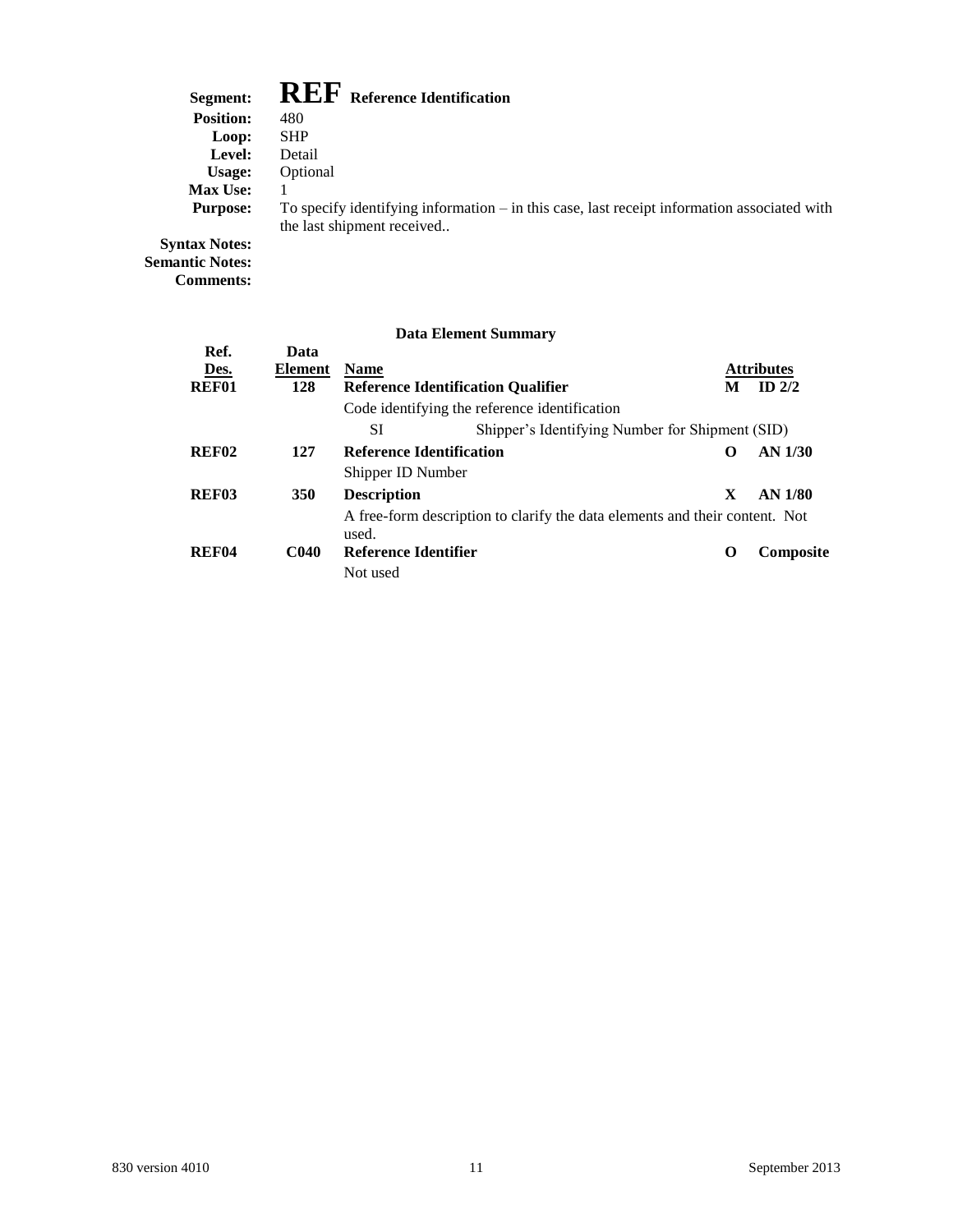### **Segment: CTT Transaction Totals**

| эегшені:               | $\cup$ 1 I ransaction Fotals                                                         |
|------------------------|--------------------------------------------------------------------------------------|
| <b>Position:</b>       | 010                                                                                  |
| Loop:                  |                                                                                      |
| <b>Level:</b>          | Summary                                                                              |
| Usage:                 | Mandatory                                                                            |
| <b>Max Use:</b>        |                                                                                      |
| <b>Purpose:</b>        | To transmit a hash total for a specific element in the transaction set               |
| <b>Syntax Notes:</b>   |                                                                                      |
| <b>Semantic Notes:</b> |                                                                                      |
| <b>Comments:</b>       | This segment is intended to provide hash totals to validate transaction completeness |
|                        | and correctness.                                                                     |

|              |         | рата елешент эшинагу                                                                                                                                                                                                                                                                                                                                                                                                                                                                                                                                                                                                    |          |                   |
|--------------|---------|-------------------------------------------------------------------------------------------------------------------------------------------------------------------------------------------------------------------------------------------------------------------------------------------------------------------------------------------------------------------------------------------------------------------------------------------------------------------------------------------------------------------------------------------------------------------------------------------------------------------------|----------|-------------------|
| Ref.         | Data    |                                                                                                                                                                                                                                                                                                                                                                                                                                                                                                                                                                                                                         |          |                   |
| Des.         | Element | <b>Name</b>                                                                                                                                                                                                                                                                                                                                                                                                                                                                                                                                                                                                             |          | <b>Attributes</b> |
| <b>CTT01</b> | 354     | <b>Number of Line Items</b>                                                                                                                                                                                                                                                                                                                                                                                                                                                                                                                                                                                             | M        | N01/6             |
|              |         | Total number of line items in the transaction set                                                                                                                                                                                                                                                                                                                                                                                                                                                                                                                                                                       |          |                   |
| <b>CTT02</b> | 347     | <b>Hash Total</b>                                                                                                                                                                                                                                                                                                                                                                                                                                                                                                                                                                                                       | $\Omega$ | $R$ 1/10          |
|              |         | Sum of values of the specified data element. All values in the data element will<br>be summed without regard to decimal points (explicit or implicit) or signs.<br>Truncation will occur on the left most digits if the sum is greater than the<br>maximum size of the hash total of the data element. Example: -.0018 First<br>occurrence of value being hashed. .18 Second occurrence of value being<br>hashed. 1.8 Third occurrence of value being hashed. 18.01 Fourth occurrence<br>of value being hashed. --------- 1855 Hash total prior to truncation. 855 Hash<br>total after truncation to three-digit field. |          |                   |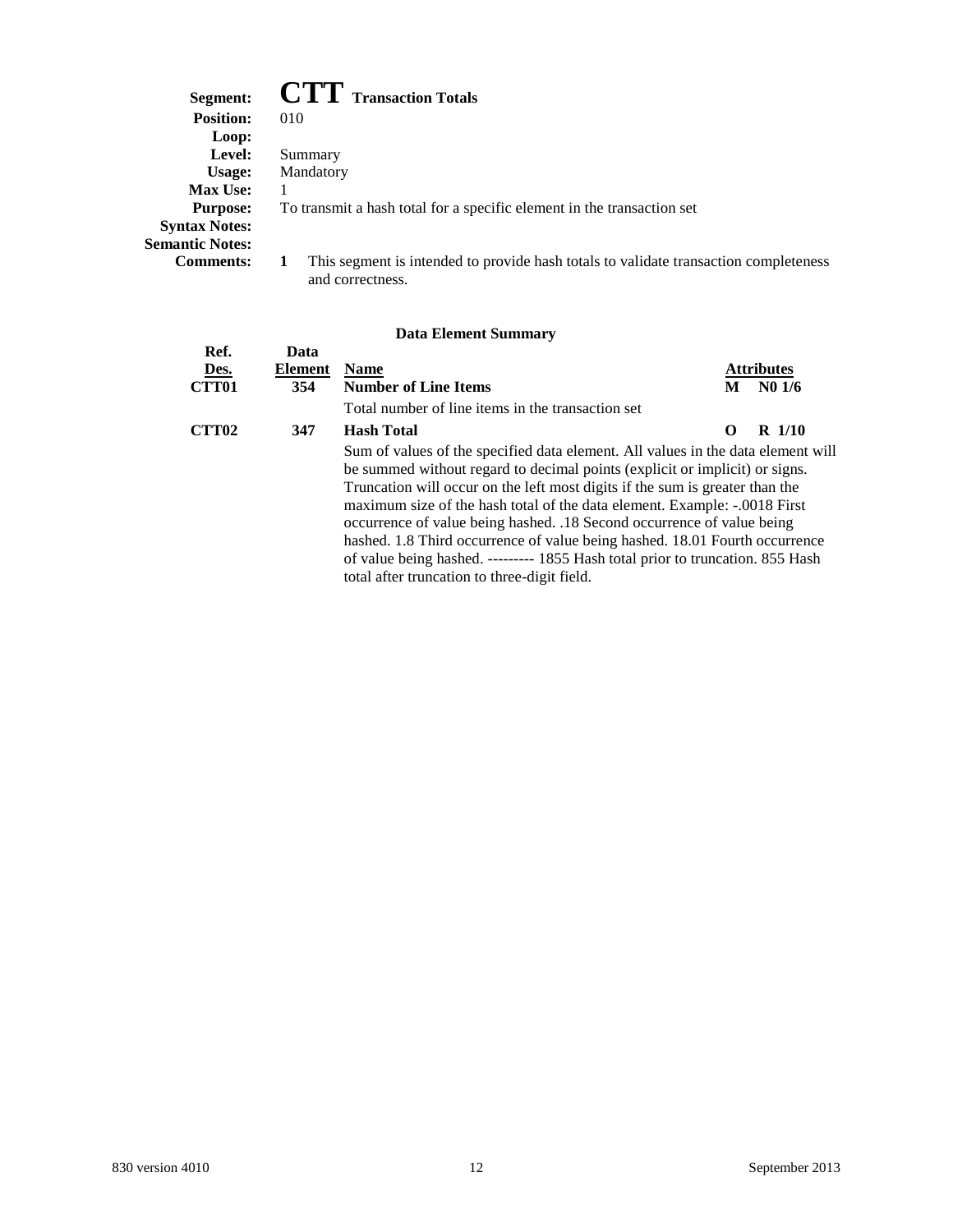| Segment:               | $\mathbf{SE}\ \text{Transaction Set Trailer}$                                                                                                           |
|------------------------|---------------------------------------------------------------------------------------------------------------------------------------------------------|
| <b>Position:</b>       | 020                                                                                                                                                     |
| Loop:                  |                                                                                                                                                         |
| Level:                 | Summary                                                                                                                                                 |
| Usage:                 | Mandatory                                                                                                                                               |
| <b>Max Use:</b>        |                                                                                                                                                         |
| <b>Purpose:</b>        | To indicate the end of the transaction set and provide the count of the transmitted<br>segments (including the beginning (ST) and ending (SE) segments) |
| <b>Syntax Notes:</b>   |                                                                                                                                                         |
| <b>Semantic Notes:</b> |                                                                                                                                                         |
| <b>Comments:</b>       | SE is the last segment of each transaction set.                                                                                                         |

| Ref.        | Data           |                                                                                                                                                |   |                   |
|-------------|----------------|------------------------------------------------------------------------------------------------------------------------------------------------|---|-------------------|
| Des.        | <b>Element</b> | <b>Name</b>                                                                                                                                    |   | <b>Attributes</b> |
| <b>SE01</b> | 96             | <b>Number of Included Segments</b>                                                                                                             | M | $N0$ $1/10$       |
|             |                | Total number of segments included in a transaction set including ST and SE<br>segments                                                         |   |                   |
| <b>SE02</b> | 329            | <b>Transaction Set Control Number</b>                                                                                                          | M | AN 4/9            |
|             |                | Identifying control number that must be unique within the transaction set<br>functional group assigned by the originator for a transaction set |   |                   |